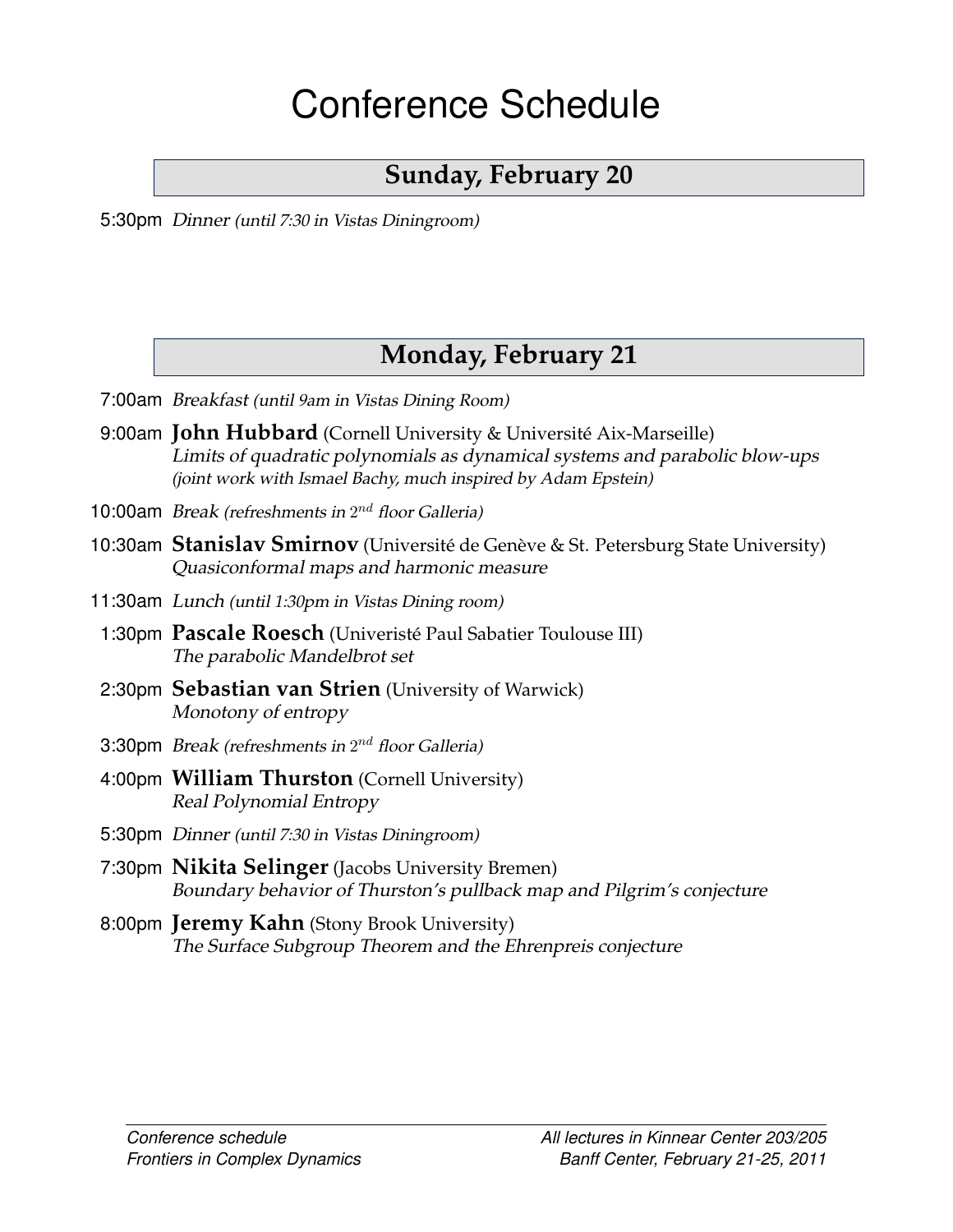## <span id="page-1-0"></span>**Tuesday, February 22**

- 7:00am *Breakfast (until 9am in Vistas Dining Room)*
- 9:00am **Curtis McMullen** (Harvard University) *Moduli spaces for holomorphic dynamics on the unit disk*
- 10:00am *Break (refreshments in* 2nd *floor Galleria)*
- 10:30am **Serge Cantat** (Universite de Rennes) ´ *[Complex projective varieties with a large group of holomorphic diffeomorphisms](#page-3-0)*
- 11:30am *Lunch (until 1:30pm in Vistas Dining room)*
- 1:30pm **Sarah Koch** (Harvard University) *[Moduli space maps and compactifications: a worked out example of mating](#page-5-1) [\(Joint work with Xavier Buff and Adam Epstein\)](#page-5-1)*
- 2:30pm **Nessim Sibony** (Univeriste Paris-Sud-Bat 425) ´ *[Dynamics of holomorphic foliations by Riemann surfaces](#page-7-0)*
- 3:30pm *Break (refreshments in* 2nd *floor Galleria)*
- 4:00pm **Alberto Verjovsky** (Universidad Nacional Autónoma de México) *[Holomorphic dynamical systems whose orbit spaces give new examples of com](#page-9-2)[pact complex manifolds](#page-9-2)*
- 6:00pm *Banquet (cash bar) in Kinnear Center 103/Husky Great Hall*
- 7:00pm *Banquet (meal) in Kinnear Center 103/Husky Great Hall*

#### <span id="page-1-1"></span>**Wednesday, February 23**

7:00am *Breakfast (until 9am in Vistas Dining Room)*

**Informal discussions** throughout the day.

- 5:30pm *Dinner (until 7:30 in Vistas Diningroom)*
- 7:00pm **Mitsuhiro Shishikura** (Kyoto University) *[Renormalization for irrationally indifferent fixed points of holomorphic func](#page-7-1)[tions](#page-7-1)*
- 8:00pm **Carsten Lunde Petersen** (Roskilde University) *[Conformally natural extensions revisited](#page-6-2)*
- 8:30pm **Anna Zdunik** (University of Warsaw) *[Equilibrium measures in holomorphic dynamics– stochastic properties](#page-9-1)*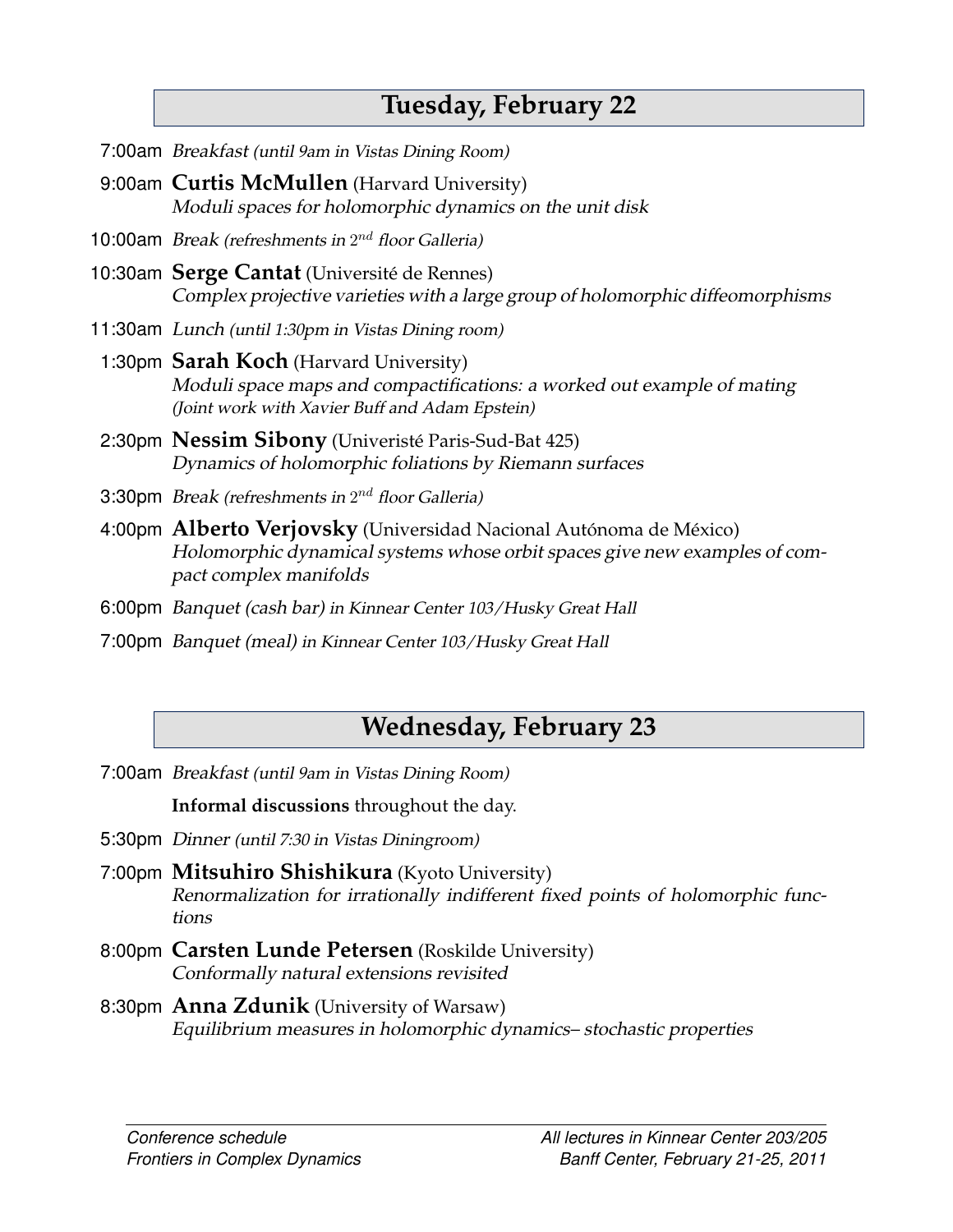## <span id="page-2-0"></span>**Thursday, February 24**

- 7:00am *Breakfast (until 9am in Vistas Dining Room)*
- 9:00am **Arnaud Chéritat** (CNRS/Institut de Mathmatiques de Toulouse) *About Zhang's premodels for Siegel disks of quadratic rational maps*
- 10:00am *Break (refreshments in* 2nd *floor Galleria)*
- 10:30am **Jan Kiwi** (Pontificia Universidad Catolica de Chile) ´ *[Rescaling limits of complex rational maps](#page-5-2)*
- 11:30am *Lunch (until 1:30pm in Vistas Dining room)*
	- 1:30pm **Charles Favre** (Ecole Polytechnique) ´ *[Non archimedean Montel Theorem](#page-3-1)*
	- 2:30pm **Rotislav Grigorchuk** (Texas A&M University) *On Milnor's Problem on growth of groups*
- 3:30pm *Break (refreshments in* 2nd *floor Galleria)*
- 4:00pm **William Goldman** (University of Maryland) *[The geometry of Margulis spacetimes](#page-4-1)*
- 5:30pm *Dinner (until 7:30 in Vistas Diningroom)*
- 7:30pm **Daniel Meyer** (University of Helsinki) *[Invariant Peano curves of expanding Thurston maps](#page-6-3)*
- 8:00pm **Vladlen Timoin** (Higher School of Economics, Faculty of Mathematics) *[Partial semi-conjugacies between rational functions](#page-0-0)*
- 8:30pm **Hiroyuki Inou** (Kyoto Univeristy) *[Bifurcation locus of the cubic polynomial family](#page-4-2)*

## <span id="page-2-1"></span>**Friday, February 25**

- 7:00am *Breakfast (until 9am in Vistas Dining Room)*
- 9:00am **Adam Epstein** (University of Warwick) *[Transversality principles in holomorphic dynamics](#page-3-2)*
- 10:00am *Break (refreshments in* 2nd *floor Galleria)*
- 10:30am **John Smillie** (Cornell Univeristy) *[Billiards in polygons: an example](#page-7-2)*
- 11:30am *Lunch (until 1:30pm in Vistas Dining room)*

**Informal discussions** from 12:30-3:30.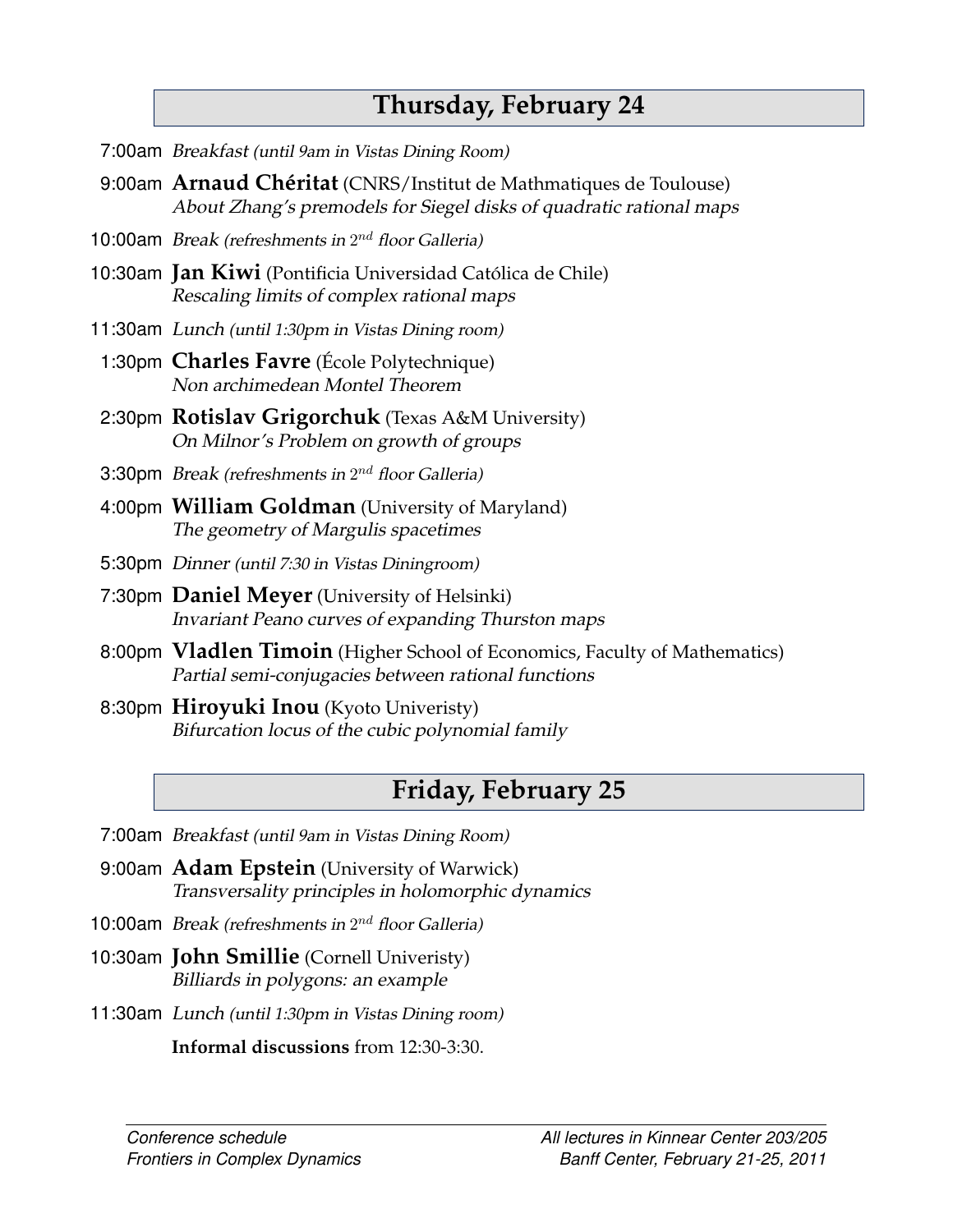#### Abstracts of Lectures

listed alphabetically by speaker

<span id="page-3-0"></span>**Serge Cantat**: *Complex projective varieties with a large group of holomorphic diffeomorphisms*

[Tuesday, February 22.](#page-1-0) 9:00am

Let M be a complex projective variety and let  $Aut(M)$  be the group of holomorphic diffeomorphisms of M. I shall discuss the "size" of the group  $Aut(M)$  and describe recent results that characterize projective varieties  $M$  with largest possible  $Aut(M)$ .

**Arnaud Ch´eritat**: *About Zhang's premodels for Siegel disks of quadratic rational maps* [Thursday, February 24.](#page-2-0) 9:00am

<span id="page-3-2"></span>**Adam Epstein**: *Transversality principles in holomorphic dynamics* [Friday, February 25.](#page-2-1) 9:00am

The moduli space of all degree D rational maps is an orbifold of dimension  $2D-2$ . We present a language for describing dynamically natural subspaces, for example, the loci of maps having

- specified critical orbit relations,
- cycles of specified period and multiplier,
- parabolic cycles of specified degeneracy and index,
- Herman ring cycles of specified rotation number,

or some combination thereof. We present a methodology for proving the smoothness and transversality of such loci. The natural setting for the discussion is a family of deformation spaces arising functorially from first principles in Teichmüller theory. Transversality flows from an infinitesimal rigidity principle (following Thurston), in the corresponding variational theory viewed cohomologically (following Kodaira-Spencer). Results for deformation spaces may then be transferred to moduli space. Moreover, the deformation space formalism and associated transversality principles apply more generally to finite type transcendental maps.

<span id="page-3-1"></span>**Charles Favre**: *Non archimedian Montel Theorem*

[Thursday, February 24.](#page-2-0) 1:30pm

We shall present a natural analog of Montel's theorem in a non-archimedean context. This is joint work with J. Kiwi and E. Trucco.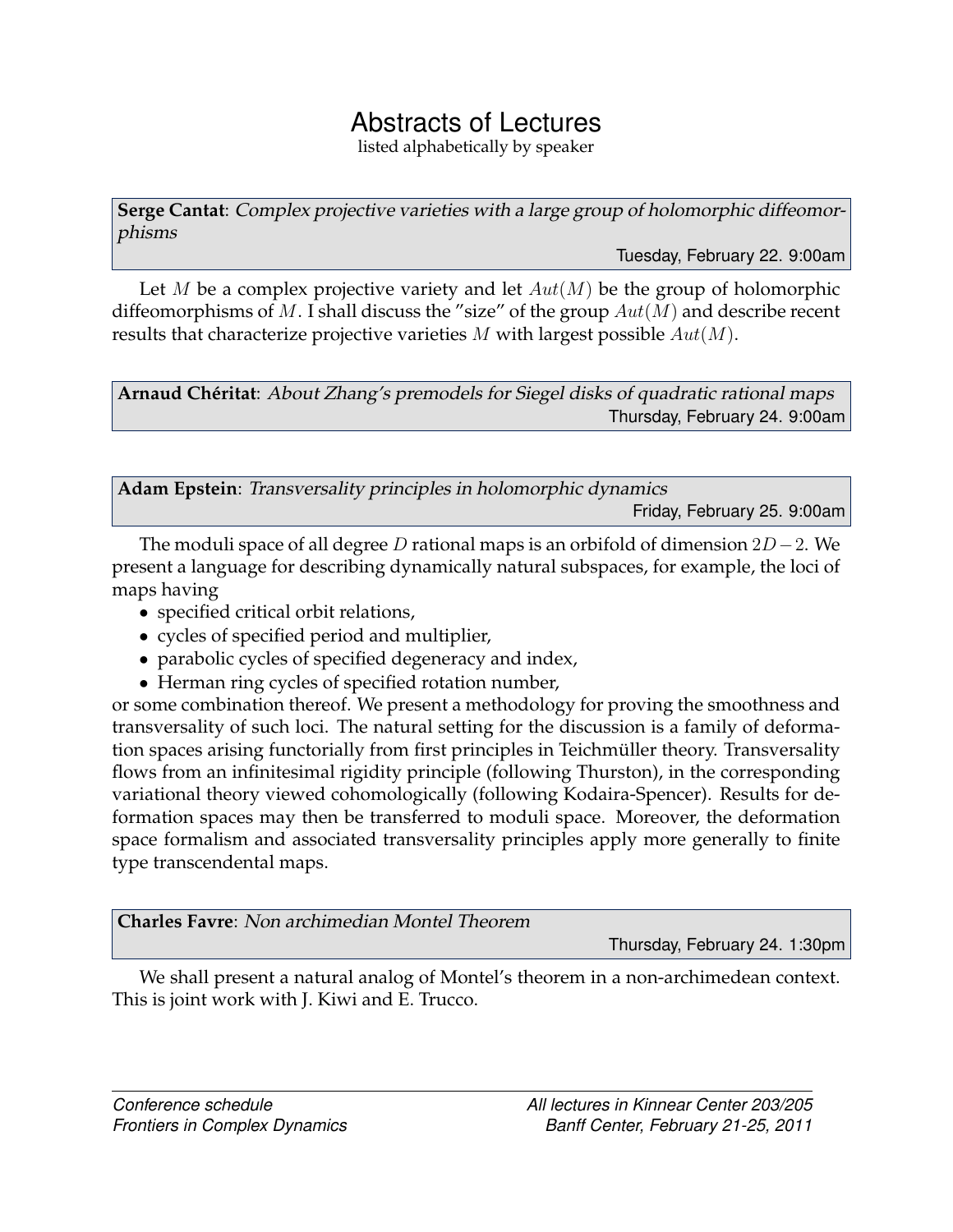<span id="page-4-1"></span>**William Goldman**: *The geometry of Margulis spacetimes*

[Thursday, February 24.](#page-2-0) 4:00pm

In the early 1980's, answering a question of Milnor, Margulis discovered 3-manifold quotients of Euclidean 3-space by nonsolvable groups of affine transformations. Such groups are virtually free and naturally appear as fundamental groups of hyperbolic surfaces canonically associated to the 3-manifolds. The 3-manifolds themselves carry geodesically complete flat Lorentz metrics. This talk, representing joint work with Charette, Drumm, Fried, Labourie and Margulis, will describe the topology, dynamics, and classification of these 3-manifolds.

<span id="page-4-0"></span>**John Hubbard**: *Limits of quadratic polynomials as dynamical systems and parabolic blow-ups(joint work with Ismael Bachy, much inspired by Adam Epstein)* [Monday, February 21.](#page-0-1) 9:00am

Write  $p_c(z) = z^2 + c$ , and let  $K_c$  be the filled in Julia set. Give the set C of compact subsets of C the Hausdorff topology. It is well known that the map  $c \mapsto K_c$  is not continuous at those c where  $p_c$  has a parabolic cycle.

What is the closure of the set of  $K_c$  in the Hausdorff metric? I will try to answer this question using a construction I call the *parabolic blow-up* and the projective limit of all finite parabolic blow-ups. In particular, what is the cohomology of the space? What is the proper transform of the boundary of the cardioid?

<span id="page-4-2"></span>

| Hiroyuki Inou: Bifurcation locus of the cubic polynomial family |                               |  |  |
|-----------------------------------------------------------------|-------------------------------|--|--|
|                                                                 | Thursday, February 24. 8:30pm |  |  |

In the past few years, Ushiki has been producing computer pictures of Julia sets in  $\mathbb{C}^2$ . Hence it is natural to think about visualization of two-dimensional parameter spaces for one-dimensional complex dynamics. I would like to present some attempts to see how the bifurcation locus of cubic polynomials looks like.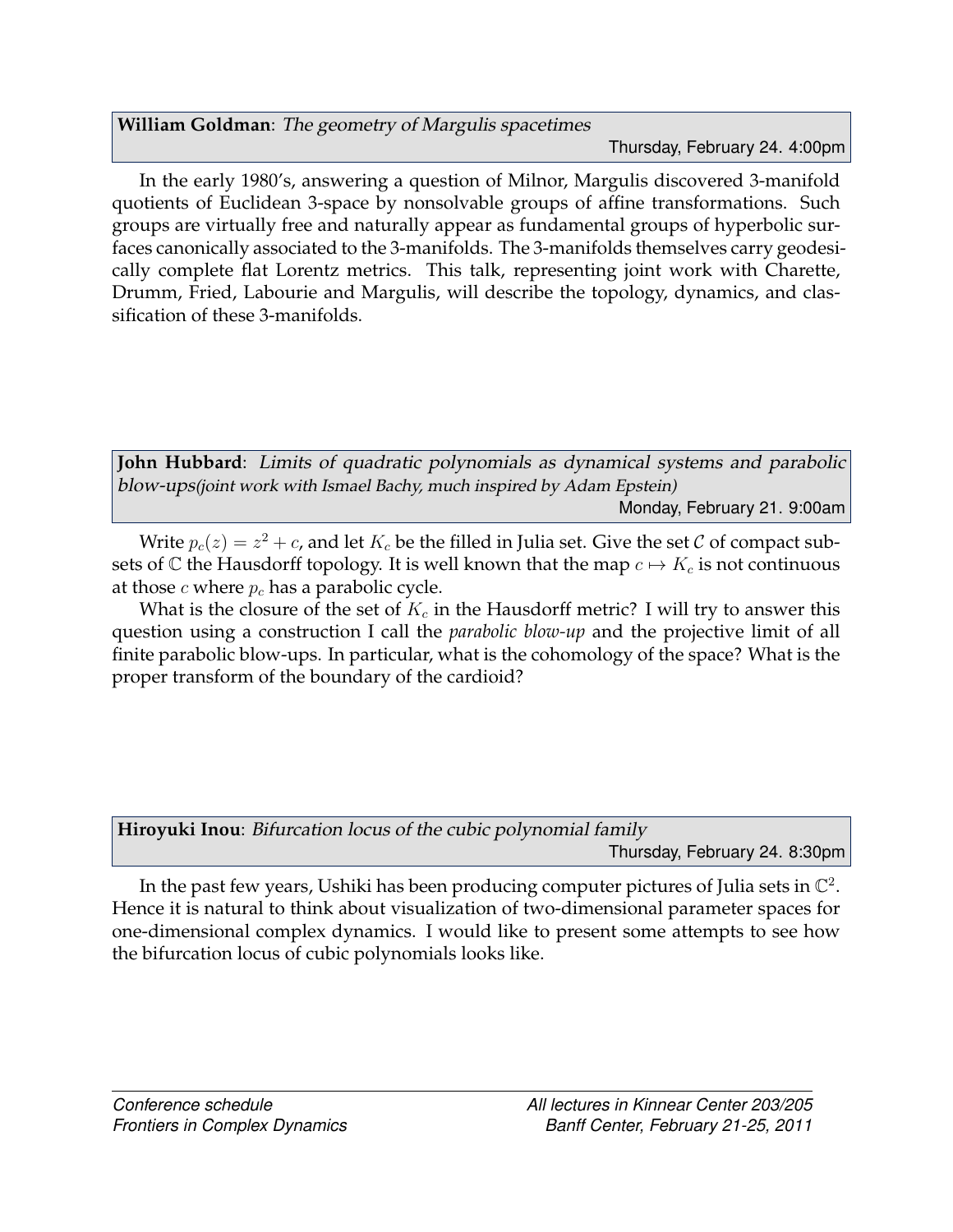<span id="page-5-0"></span>**Jeremy Kahn**: *The Surface Subgroup Theorem and the Ehrenpreis conjecture* [Monday, February 21.](#page-0-1) 8:00pm

We prove that there is a hyperbolic surface  $S$  such that for any closed hyperbolic 2 or 3-manifold M, and  $\epsilon > 0$ , there is a finite cover  $\hat{S}$  of S, and a map  $f : \hat{S} \to M$  that is locally within  $\epsilon$  of being an isometric immersion. When dim  $M = 3$  this implies that  $\pi_1(M)$  has a surface subgroup, and when  $\dim M = 2$  this is the Ehrenpreis conjecture.

In either case, the surface  $f(S)$  is constructed by putting together immersed pairs of pants in M, and in both cases we can construct a collection of good pants that are evenly distributed around every closed geodesic that appears as a boundary. If  $\dim M = 3$  then we can immediately assemble these pants, with a twist, to form the desired surface  $f(S)$ .

In the case where  $\dim M = 2$ , there may be more pants on one side of a geodesic than the other. In order to determine how to correct the collection of pants, we develop the "good pants homology" of good curves modulo the boundaries of good pants, and show through a series of algebraic identities that it is equivalent to the standard homology.

This is joint work with Vladimir Markovic.

<span id="page-5-2"></span>

|  |  |  |  | Jan Kiwi: Rescaling limits of complex rational maps |
|--|--|--|--|-----------------------------------------------------|
|--|--|--|--|-----------------------------------------------------|

[Thursday, February 24.](#page-2-0) 10:30am

The emphasis of the talk will be on rescaling limits of complex rational maps (in one variable) and its Puiseux series dynamics counterpart: non-classical repelling periodic points. Rescaling limits appear in the literature as a relevant tool to study parameter spaces of rational maps near "infinity". We will illustrate these applications mainly in the context of quadratic rational maps. Then we will focus on our main result. Namely, given a sequence of rational maps diverging to infinity in parameter space, we give an upper bound for the number of "dynamically distinct" rescaling limits which are not post-critically finite. The main idea of the proof is to establish a correspondence between rescaling limits and some repelling periodic orbits in the Berkovich projective line over the field of Laurent series.

<span id="page-5-1"></span>**Sarah Koch**: *Moduli space maps and compactifications: a worked out example of mating (Joint work with Xavier Buff and Adam Epstein)*

[Tuesday, February 22.](#page-1-0) 1:30pm

We begin with a rational map  $F : \mathbb{P}^1 \to \mathbb{P}^1$  which is a mating of two critically finite hyperbolic polynomials of degree d. We analyze the associated map on the moduli space  $g : M_P \dashrightarrow M_P$ , where P is the postcritical set of F; we ultimately construct a "natural" compactification of  $M_P$  for which the map g is algebraically stable.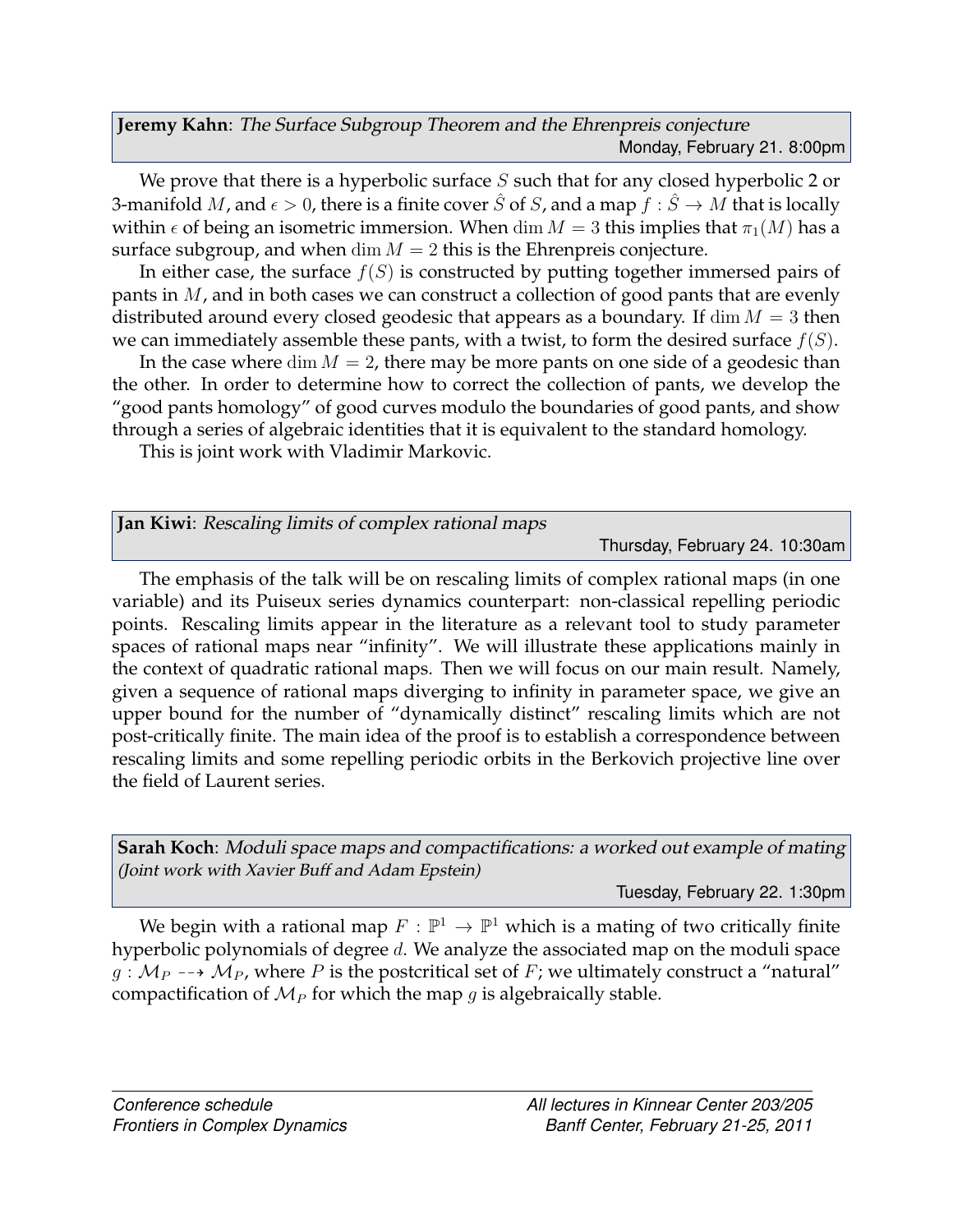**Curtis McMullen**: *Moduli spaces for holomorphic dynamics on the unit disk* [Tuesday, February 22.](#page-1-0) 9:00am

<span id="page-6-3"></span>**Daniel Meyer**: *Invariant Peano curves of expanding Thurston maps* [Thursday, February 24.](#page-2-0) 7:30pm

A Thurston map is a postcritically finite branched covering map  $f : S^2 \to S^2$ . We consider such maps that are expanding in a suitable sense. We show that a suitable iterate  $F = f^n$  is semiconjugate to  $z^d : S^1 \to S^1$ . This means that there is a Peano curve  $g : S^1 \to S^1$  $S^2$  (onto) such that  $F(g(z)) = g(z^d)$ , where  $d = \deg F$ . This generalizes a result by Milnor and corresponds to a result by Cannon-Thurston in the group case.

<span id="page-6-2"></span>**Carsten Lunde Petersen**: *Conformally natural extensions revisited* [Wednesday, February 23.](#page-1-1) 8:00pm

In this talk I revisit the notion of conformal barycenter of a measure on  $\mathbb{S}^n$  as defined by Douady and Earle. The aim is to extend rational maps from the Riemann sphere to the (hyperbolic) three ball and thus to the three sphere by reflection. The construction which was pioneered by Douady and Earle in the case of homeomorphisms actually gives extensions not only for rational maps, but also for more general maps such as entire transcendental maps. And finally it works in any dimension.

<span id="page-6-0"></span>**Pascale Roesch**: *The parabolic Mandelbrot set*

[Monday, February 21.](#page-0-1) 1:30pm

In the moduli space of rational maps of degree 2, sit the slices  $Per_1(\lambda)$  of classes of rational maps having a fixed point of multiplier  $\lambda$ . The slice  $Per_1(0)$  corresponds to the set of quadratic polynomials. The connectedness locus  $M_{\lambda}$  in  $Per_1(\lambda)$  is, when  $|\lambda| < 1$ , a deformation of  $M_0$ , the Mandelbrot set. In a joint work with C. L. Petersen we study the connectedness locus  $M_1$  in  $Per_1(1)$  and prove that there exists a homeomorphism between  $M_0$  and  $M_1$  that preserves the dynamics.

<span id="page-6-1"></span>**Nikita Selinger**: *Boundary behavior of Thurston's pullback map and Pilgrim's conjecture* [Tuesday, February 22.](#page-1-0) 7:30pm

We define explicitly the extension to the augmented Teichmüller space. We characterize then the dynamics of Thurston's pullback map near invariant strata on the boundary of the augmented Teichmüller space. We use the obtained classification to simplify the proofs of Thurston's theorem and Canonical Obstruction theorem due to Pilgrim as well as to prove some further results about the behavior of the Thurston pullback map on the boundary, in particular, Pilgrim's conjecture.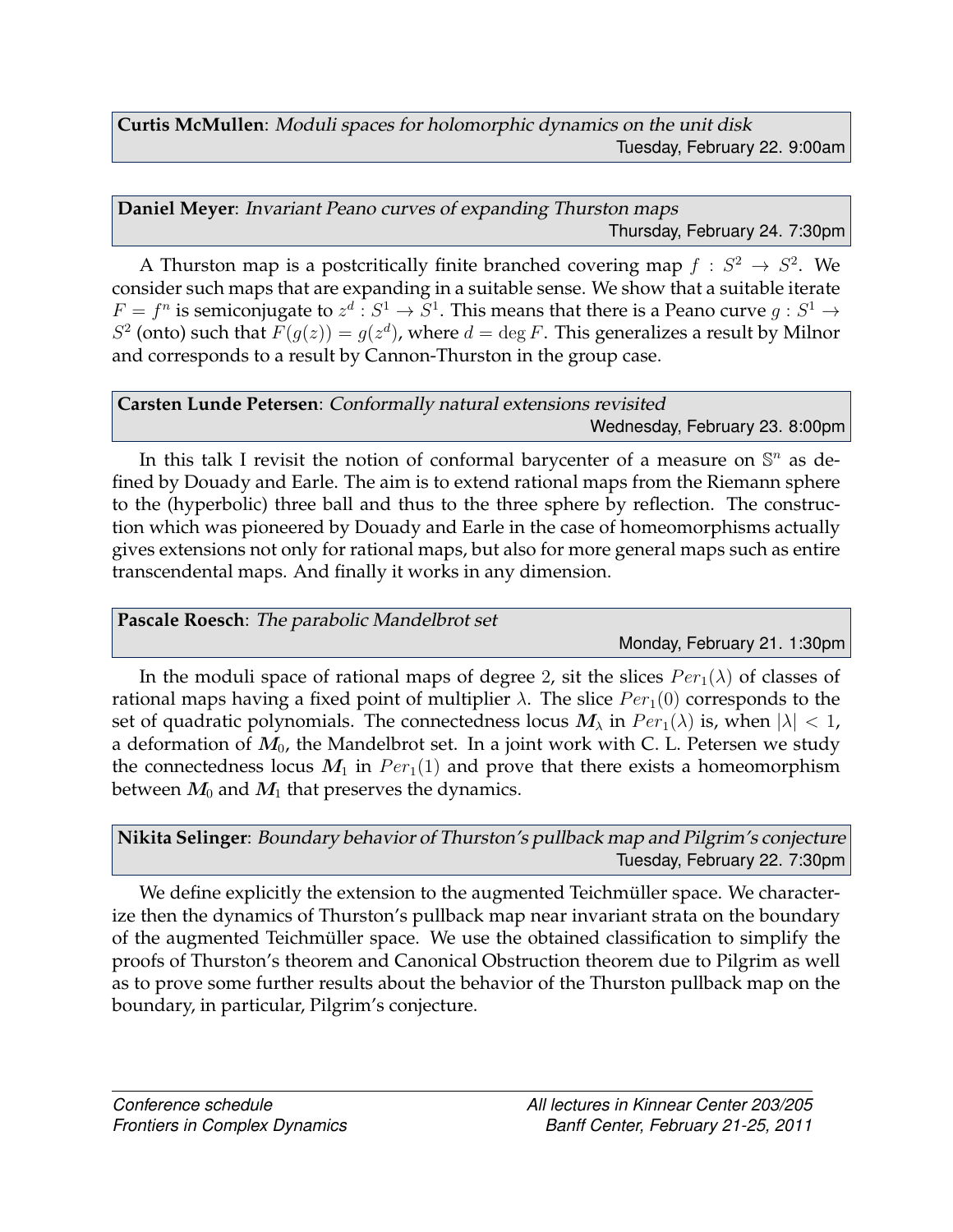<span id="page-7-1"></span>**Mitsuhiro Shishikura**: *Renormalization for irrationally indifferent fixed points of holomorphic functions*

[Wednesday, February 23.](#page-1-1) 8:00pm

An irrationally indifferent fixed point of a holomorphic function is a source of interesting and delicate phenomena in complex dynamics. When the rotation number is of sufficiently high type (i.e. the coefficients in continued fraction are large), the first return map to a certain fundamental region defines another irrationally indifferent function, which is called the near-parabolic renormalization. In a joint work with H. Inou, we found an invariant space of functions including quadratic polynomials and the renormalization acts as a hyperbolic map with respect to the metric induced from a Teichmüller space. We will discuss some applications of this renormalization.

<span id="page-7-0"></span>**Nessim Sibony**: *Dynamics of holomorphic foliations by Riemann surfaces* [Tuesday, February 22.](#page-1-0) 2:30pm

The goal is to describe statistical behavior of leaves of a possibly singular foliation by Riemann Surfaces. The main example to have in mind is the case of a polynomial vector field in the complex Euclidean space of arbitrary dimension. It induces a (singular) foliation by Riemann surfaces in the projective space. Generically (on the foliation) the leaves are covered by the unit disc and there is no measure invariant by holonomy. There are however harmonic measures (positive ddc closed currents) directed by the foliation.

I will discuss the following topics.

- 1. Geometric ergodic theorem, a la Birkhoff. Averages of leaves converge towards the ` ddc closed current  $T$ , for  $T$  almost every leaf.
- 2. Heat equation with respect to a harmonic measure. Since the leaves do not have bounded geometry because of singularities, we have to develop a different approach for the heat diffusion.
- 3. Transverse regularity for the Poincaré metric.
- 4. Entropy for hyperbolic Riemann Surface lamination.

This is joint work with T.C. Dinh and V.A. Nguyen.

<span id="page-7-2"></span>**John Smillie**: *Billiards in polygons: an example*

[Friday, February 25.](#page-2-1) 10:30am

There has been a great deal of activity in the field of Teichmuller dynamics. We will survey some of the techniques and results of this field focussing on the concrete example of the regular octagon.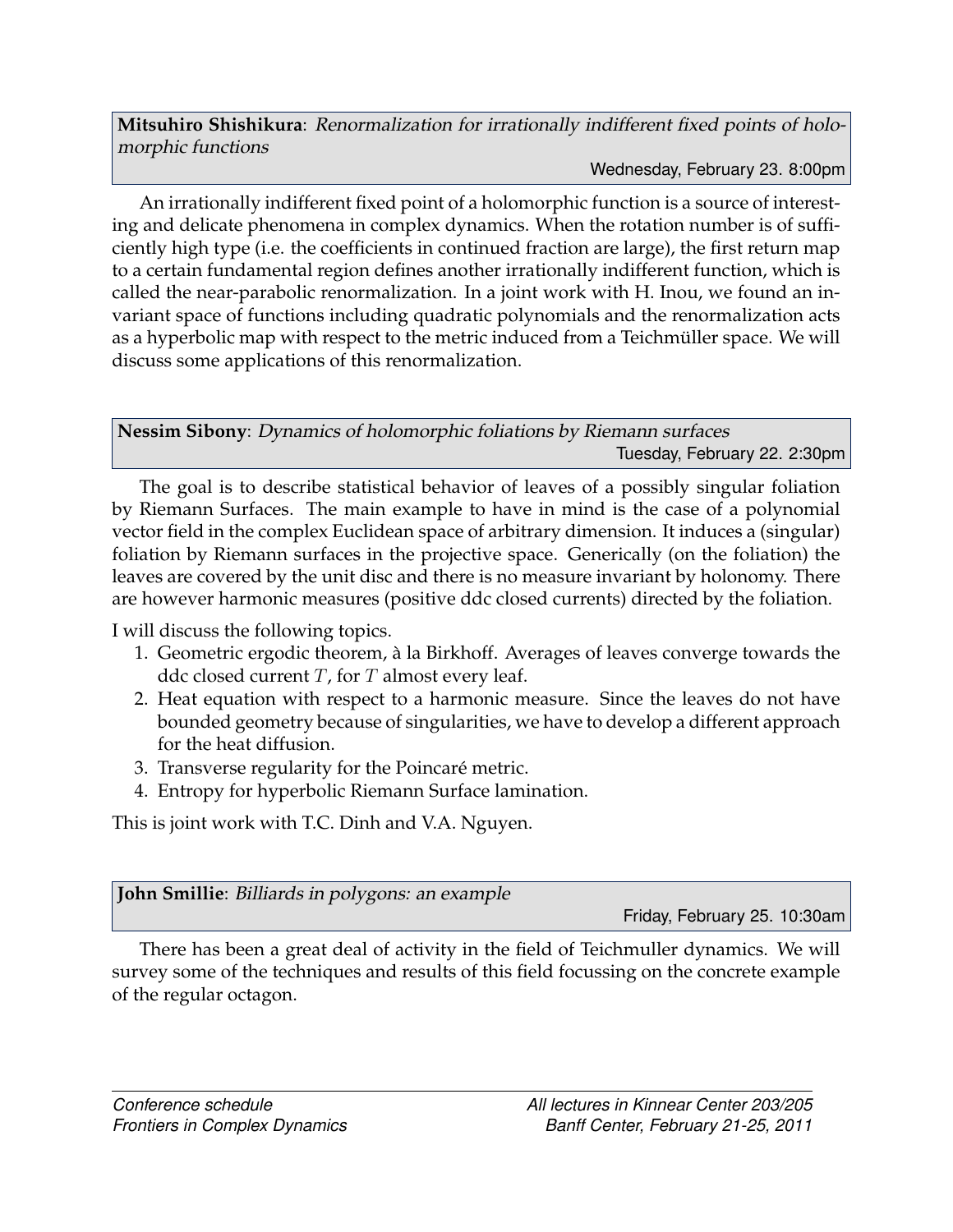<span id="page-8-0"></span>**Stanislav Smirnov**: *Quasiconformal maps and harmonic measure* [Monday, February 21.](#page-0-1) 10:30am

In 1994, Kari Astala established sharp bounds for the distortion of area and Hausdorff dimension by quasiconformal maps. His elegant proof used ideas from complex dynamics and provided examples of extremal sets. E.g., for a set  $E$  of dimension 1 and a k-quasiconformal map  $\phi$ ,

$$
\mathrm{HDim}(\phi E)\leq 1+k\;,
$$

and the bound is sharp. A sometimes better estimate was proved by Becker and Pommerenke for quasicircles (when  $E$  is a circle), which led Astala to conjecture that in this case

$$
\mathrm{HDim}(\phi E) \le 1 + k^2 \, .
$$

We established this inequality using Astala's original proof along with a skew-symmetric decomposition of quasiconformal maps, but the question of its sharpness remains open.

Moreover, it turns out to be intimately related to multifractal properties of the harmonic measure, as well as dimensional estimates for quasi-Fuchsian groups. We will give an exposition of related problems, with an emphasis on open questions.

Partially based on joint work with Kari Astala and Istvan Prause.

<span id="page-8-1"></span>**Sebastian van Strien**: *Monotony of entropy*

[Monday, February 21.](#page-0-1) 2:30pm

An old conjecture is whether the topological entropy of the interval map  $x \mapsto ax(1-x)$ is an increasing function of a. This was solved in the 80's by (amongst others) Milnor and Thurston. In the early 90's Jack Milnor generalized the original conjecture to general polynomial maps of the interval, asserting that each locus of constant topological entropy in parameter space a connected set. For cubic maps this conjecture was solved by Milnor & Tresser in 2000. A few years ago, Henk Bruin and I proved the general result. This talk will describe some of the main ideas and possible extensions.

| Vladlen Timorin: Partial semi-conjugacies between rational functions |                               |  |  |
|----------------------------------------------------------------------|-------------------------------|--|--|
|                                                                      | Thursday, February 24. 8:00pm |  |  |

We consider rational functions as dynamical systems on the Riemann sphere; and discuss partially defined semi-conjugacies between non-hyperbolic and hyperbolic rational functions.